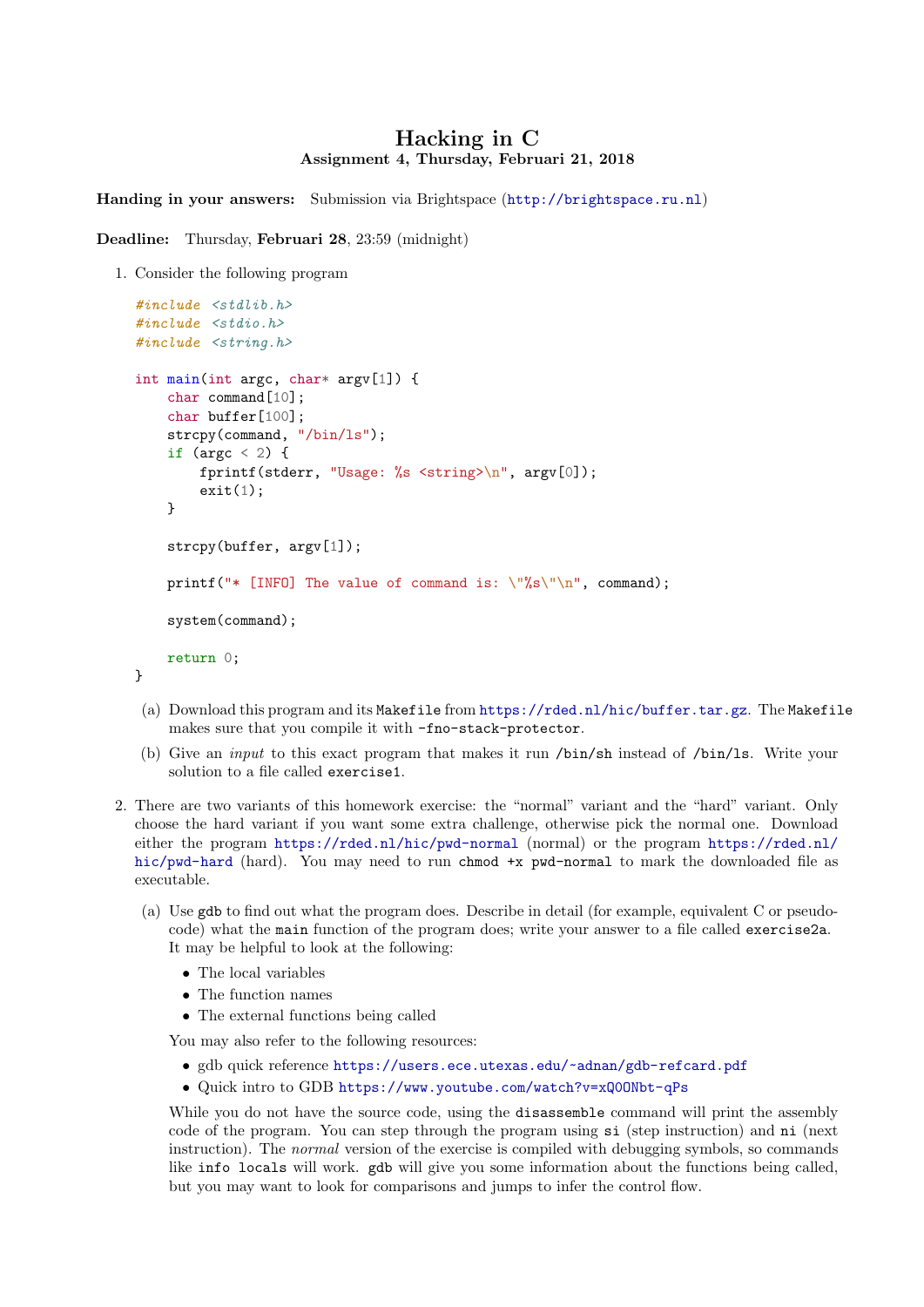(b) Find an input (password) that makes the program print "You're root!". Explain why this input gives you "root access". Write your answer (both the input and an explanation) to a file called exercise2b.

Note: Choose the input such that the program does not crash after printing "You're root!".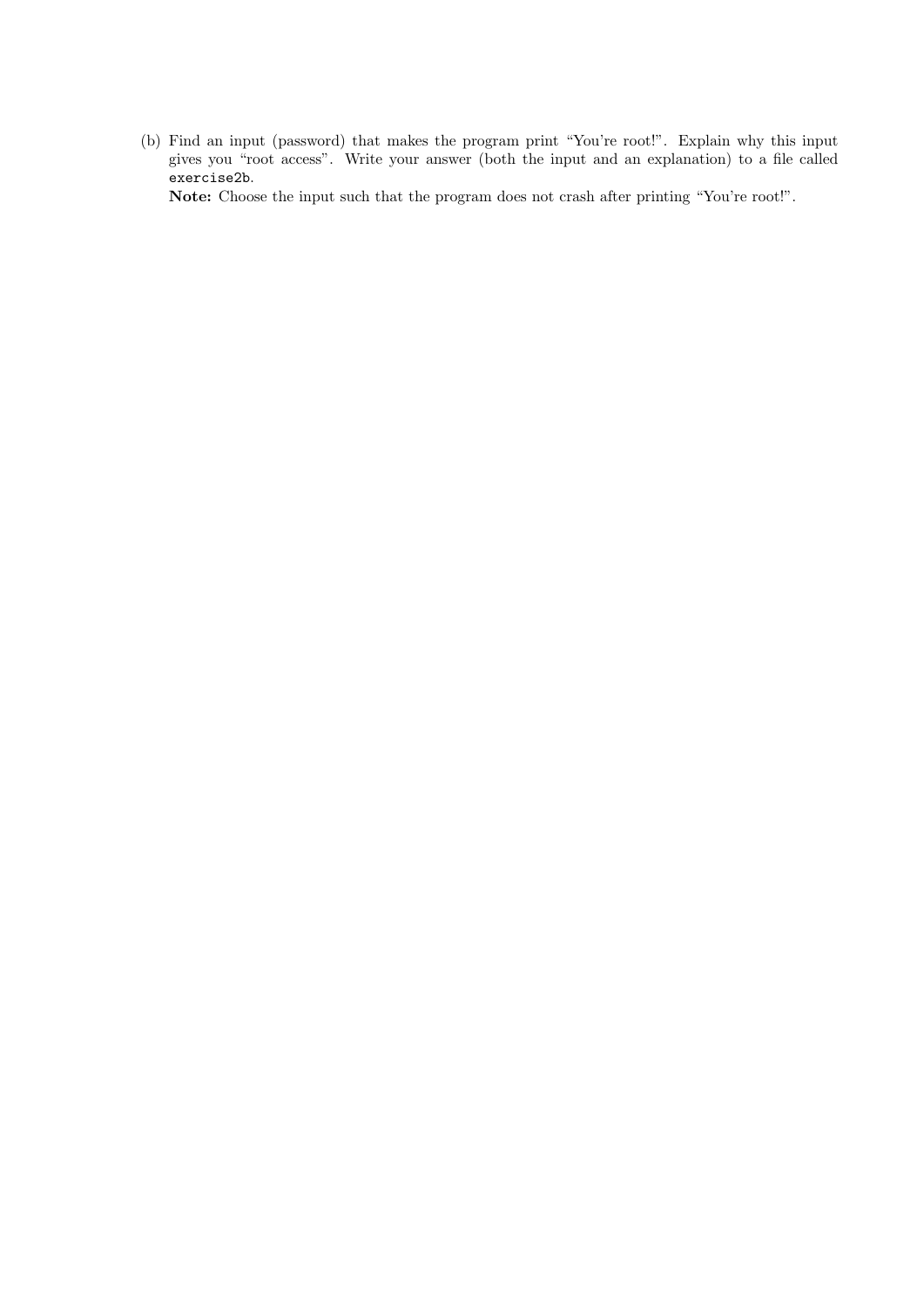3. Consider the following program. The developer of it left some debugging code in the assignment. It should make your life easier.

```
#include <stdlib.h>
#include <stdio.h>
#include <string.h>
// colour code magic
#define RED "\033[0;31m"
#define GREEN "\033[0;32m"
#define NC "\033[0m"
int check_passphrase(char* passphrase) {
  char buffer[100];
  strcpy(buffer, passphrase);
  if(strcmp(passphrase, "the magic words are squeamish ossifrage") == 0)
    return 1;
  return 0;
}
void launch_shell() {
  printf(GREEN "Launching shell." NC "\n");
  system("/bin/bash");
}
int main(int argc, char *argv[]) {
  if (argc != 2) {
    printf("Usage: %s <passphrase>\n", argv[0]);
    exit(0);}
  printf("* [DEBUG] Your input: %s\n", argv[1]);
  printf("* [DEBUG] The function launch_shell is at \gamma_p\<sup>n</sup>', launch_shell);
  if (check_passphrase(argv[1])) {
      launch_shell();
      exit(0);} else {
      fprintf(
        stderr,
        RED "Wrong password. This incident will be reported. "
        "https://xkcd.com/838/" NC "\n");
  }
 return 1;
}
```
- (a) Obtain the program from <https://rded.nl/hic/functions.tar.gz>. Compile it using the included Makefile, which sets the correct flags.
- (b) You should figure out how to get the program to start the shell without supplying the correct password. Using gdb may be helpful in making this exercise easier, but you can do it without. If you use gdb, try to first figure out what information you will need. break and info frame should be good starting points. Write your answer into a text file called exercise3.

Important: If you want to run your attack without gdb, you must disable address randomization, a mechanism that makes these attacks harder. Run the command setarch \$(uname -m) -R to start a shell where address randomization is turned off. Without this, the launch shell function will be at a different address every time!